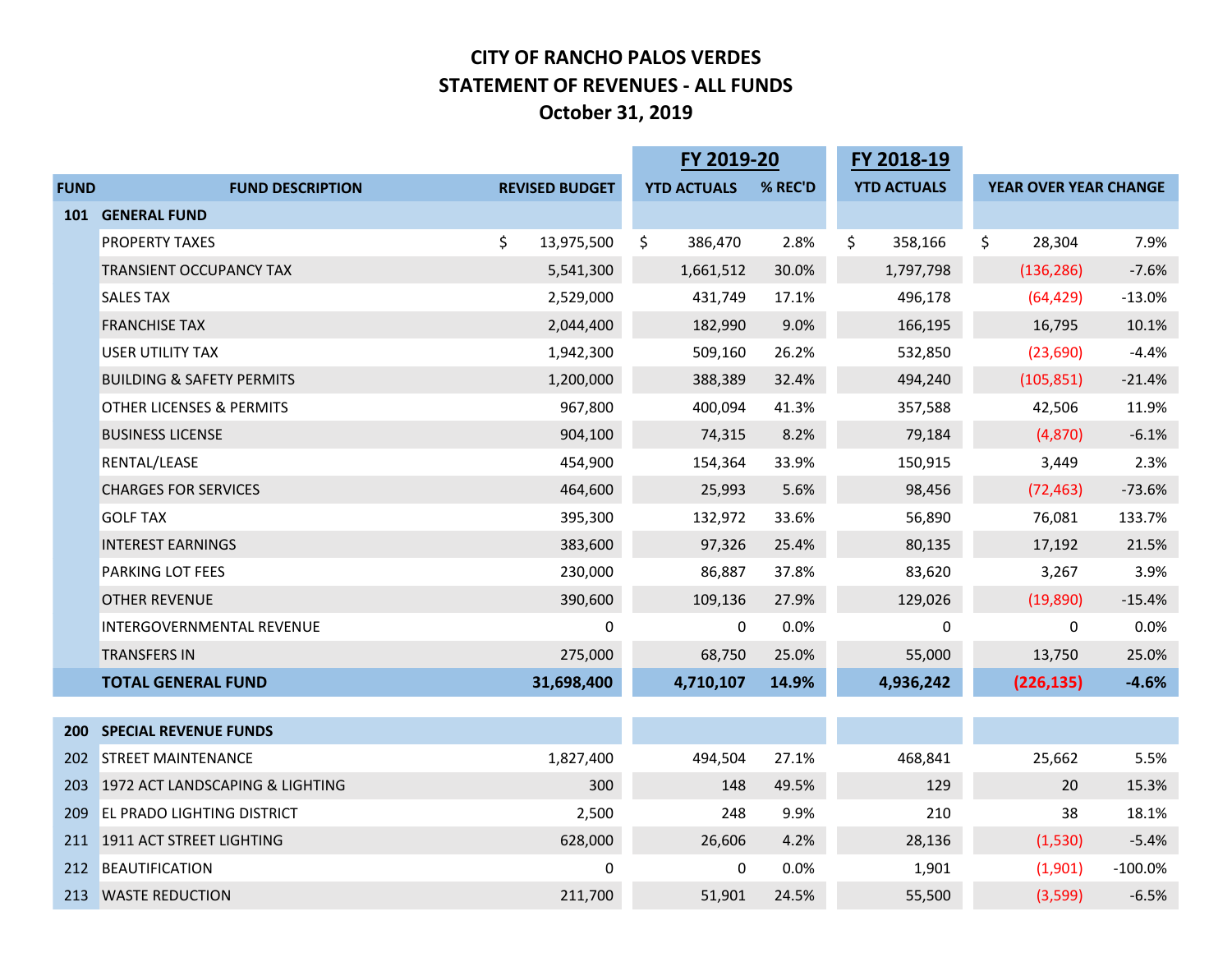### **CITY OF RANCHO PALOS VERDES STATEMENT OF REVENUES - ALL FUNDS October 31, 2019**

|             |                                          |                       | FY 2019-20         |         | FY 2018-19         |                       |           |
|-------------|------------------------------------------|-----------------------|--------------------|---------|--------------------|-----------------------|-----------|
| <b>FUND</b> | <b>FUND DESCRIPTION</b>                  | <b>REVISED BUDGET</b> | <b>YTD ACTUALS</b> | % REC'D | <b>YTD ACTUALS</b> | YEAR OVER YEAR CHANGE |           |
| 214         | AIR QUALITY MANAGEMENT                   | 50,900                | 483                | 0.9%    | 316                | 167                   | 52.7%     |
| 215         | <b>PROPOSITION C</b>                     | 702,400               | 250,005            | 35.6%   | 257,442            | (7, 438)              | $-2.9%$   |
| 216         | <b>PROPOSITION A</b>                     | 849,400               | 309,690            | 36.5%   | 316,137            | (6, 447)              | $-2.0%$   |
| 217         | <b>PUBLIC SAFETY GRANTS</b>              | 131,000               | 76,502             | 58.4%   | 68,311             | 8,191                 | 12.0%     |
| 220         | <b>MEASURE R</b>                         | 545,400               | 189,334            | 34.7%   | 209,320            | (19, 985)             | $-9.5%$   |
| 221         | <b>MEASURE M</b>                         | 592,100               | 207,429            | 35.0%   | 211,078            | (3,649)               | $-1.7%$   |
| 222         | <b>HABITAT RESTORATION</b>               | 12,400                | 4,763              | 38.4%   | 4,921              | (158)                 | $-3.2%$   |
| 223         | <b>SUBREGION ONE MAINTENANCE</b>         | 43,100                | 12,746             | 29.6%   | 3,649              | 9,097                 | 249.3%    |
| 224         | <b>MEASURE A MAINTENANCE</b>             | 91,100                | 305                | 0.3%    | 30,280             | (29, 975)             | $-99.0%$  |
| 225         | ABALONE COVE SEWER DISTRICT              | 512,000               | 115,686            | 22.6%   | 1,508              | 114,178               | 7570.9%   |
| 227         | <b>GINSBERG CULTURAL ARTS BLDG.</b>      | 900                   | 8                  | 0.9%    | 402                | (394)                 | $-98.0%$  |
| 228         | DONOR RESTRICTED CONTRIBUTIONS           | 9,500                 | 10,547             | 111.0%  | 21,575             | (11,029)              | $-51.1%$  |
|             | <b>TOTAL SPECIAL REVENUE FUNDS</b>       | 6,210,100             | 1,750,905          | 28.2%   | 1,679,657          | 71,248                | 4.2%      |
|             |                                          |                       |                    |         |                    |                       |           |
| 300         | <b>CAPITAL PROJECTS FUNDS</b>            |                       |                    |         |                    |                       |           |
| 310         | COMMUNITY DEVELOPMENT BLOCK GRANT (CDBG) | 139,300               | 4,675              | 3.4%    | $\pmb{0}$          | 4,675                 | 0.0%      |
| 330         | <b>INFRASTRUCTURE IMPROVEMENTS</b>       | 4,262,400             | 1,136,620          | 26.7%   | 1,324,696          | (188, 076)            | $-14.2%$  |
| 331         | <b>FEDERAL GRANTS</b>                    | 453,800               | 507                | 0.1%    | 39,237             | (38, 730)             | $-98.7%$  |
| 332         | <b>STATE GRANTS</b>                      | 600,000               | 300,000            | 50.0%   | 0                  | 300,000               | 0.0%      |
| 334         | <b>QUIMBY PARK DEVELOPMENT</b>           | 22,000                | 8,228              | 37.4%   | 6,865              | 1,363                 | 19.9%     |
| 336         | LOW-MODERATE INCOME HOUSING              | 44,700                | 874                | 2.0%    | 701                | 173                   | 24.7%     |
| 337         | <b>AFFORDABLE HOUSING PROJECTS</b>       | 6,200                 | 4,396              | 70.9%   | 3,787              | 609                   | 16.1%     |
| 338         | DEVELOP IMPACT MITIGATION (EET)          | 3,800                 | 10,480             | 275.8%  | 17,781             | (7, 301)              | $-41.1%$  |
| 340         | <b>BICYCLE &amp; PEDESTRIAN ACCESS</b>   | 34,500                | 0                  | 0.0%    | 425                | (425)                 | $-100.0%$ |
|             | <b>TOTAL CAPITAL PROJECTS FUNDS</b>      | 5,566,700             | 1,465,780          | 26.3%   | 1,393,492          | 72,288                | 5.2%      |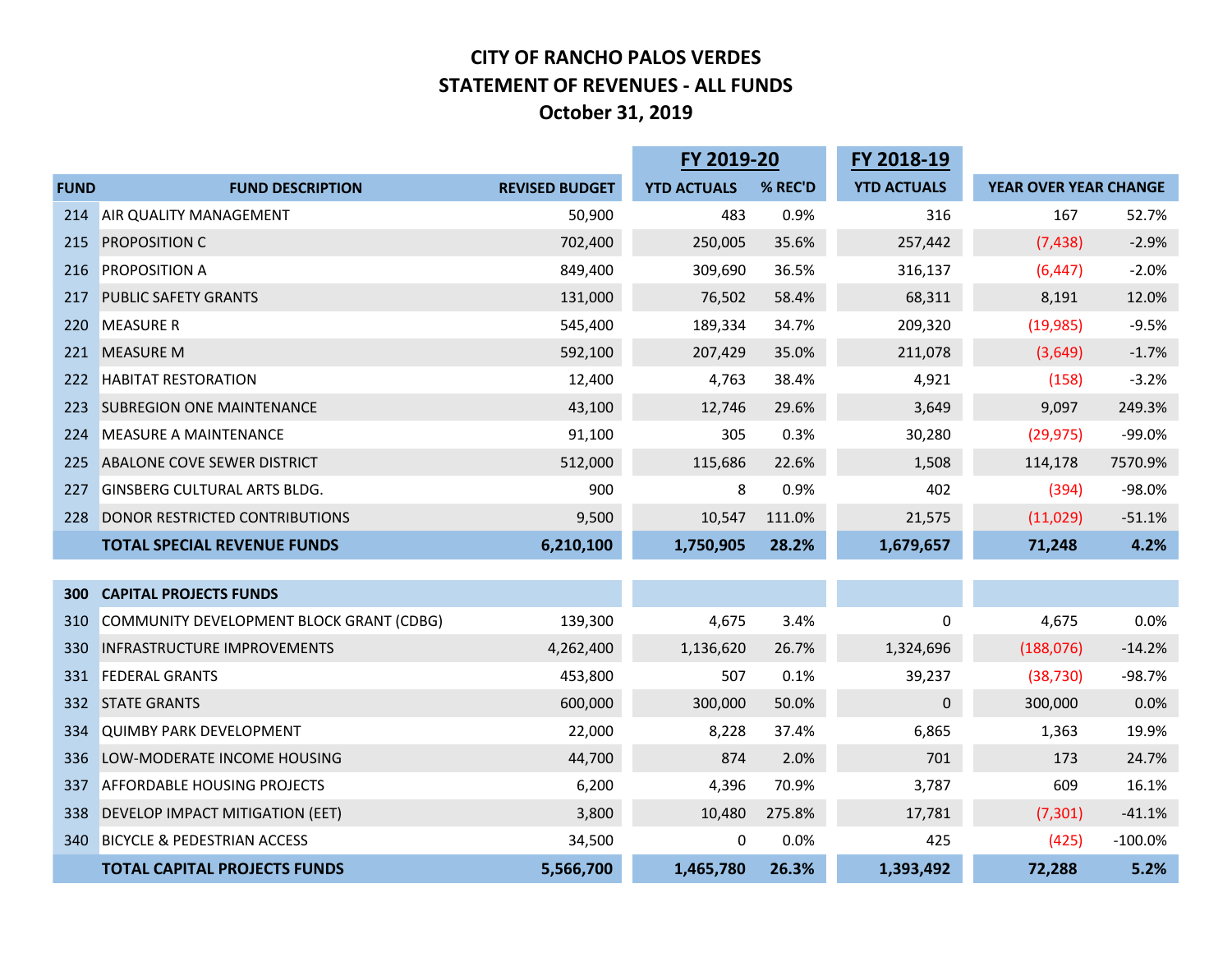### **CITY OF RANCHO PALOS VERDES STATEMENT OF REVENUES - ALL FUNDS October 31, 2019**

|             |                                                    |    |                       | FY 2019-20         |         |     | FY 2018-19         |                              |          |
|-------------|----------------------------------------------------|----|-----------------------|--------------------|---------|-----|--------------------|------------------------------|----------|
| <b>FUND</b> | <b>FUND DESCRIPTION</b>                            |    | <b>REVISED BUDGET</b> | <b>YTD ACTUALS</b> | % REC'D |     | <b>YTD ACTUALS</b> | <b>YEAR OVER YEAR CHANGE</b> |          |
| 500         | <b>ENTERPRISE FUNDS</b>                            |    |                       |                    |         |     |                    |                              |          |
| 501         | <b>WATER QUALITY FLOOD PROTECTION</b>              |    | 0                     | 998                | 0.0%    |     | 1,699              | (701)                        | $-41.2%$ |
|             | <b>TOTAL ENTERPRISE FUNDS</b>                      |    | $\mathbf{0}$          | 998                | 0.0%    |     | 1,699              | (701)                        | $-41.2%$ |
|             |                                                    |    |                       |                    |         |     |                    |                              |          |
| 600         | <b>INTERNAL SERVICE FUND</b>                       |    |                       |                    |         |     |                    |                              |          |
| 681         | <b>EQUIPMENT REPLACEMENT</b>                       |    | 111,100               | 35,231             | 31.7%   |     | 86,938             | (51,706)                     | $-59.5%$ |
| 685         | <b>EMPLOYEE BENEFITS</b>                           |    | $\Omega$              | $\mathbf 0$        | 0.0%    |     | 0                  | 0                            | 0.0%     |
|             | <b>TOTAL INTERNAL SERVICE FUNDS</b>                |    | 111,100               | 35,231             | 31.7%   |     | 86,938             | (51,706)                     | $-59.5%$ |
|             |                                                    |    |                       |                    |         |     |                    |                              |          |
|             | <b>REDEVELOPMENT AGENCY</b>                        |    |                       |                    |         |     |                    |                              |          |
| 701         | <b>REDEVELOPMENT OBLIGATION</b>                    |    | 0                     | 2,555              | 0.0%    |     | 1,901              | 654                          | 34.4%    |
|             | <b>TOTAL REDEVELOPMENT AGENCY</b>                  |    | $\mathbf{0}$          | 2,555              | 0.0%    |     | 1,901              | 654                          | 34.4%    |
|             |                                                    |    |                       |                    |         |     |                    |                              |          |
|             | <b>IMPROVEMENT AUTHORITIES</b>                     |    |                       |                    |         |     |                    |                              |          |
| 285         | IA - PORTUGUESE BEND MAINTENANCE                   |    | 56,100                | 14,425             | 25.7%   |     | 5,846              | 8,579                        | 146.7%   |
| 795         | <b>IMPROVEMENT AUTHORITY - ABALONE COVE MAINT.</b> |    | 53,400                | 20,257             | 37.9%   |     | 12,665             | 7,592                        | 59.9%    |
|             | <b>TOTAL IMPROVEMENT AUTHORITIES</b>               |    | 109,500               | 34,682             | 31.7%   |     | 18,511             | 16,171                       | 87.4%    |
|             |                                                    |    |                       |                    |         |     |                    |                              |          |
|             | <b>TOTAL REVENUES</b>                              | \$ | 43,695,800            | \$<br>8,000,259    | 18.3%   | \$. | 8,118,439          | \$<br>(118, 181)             | $-1.5%$  |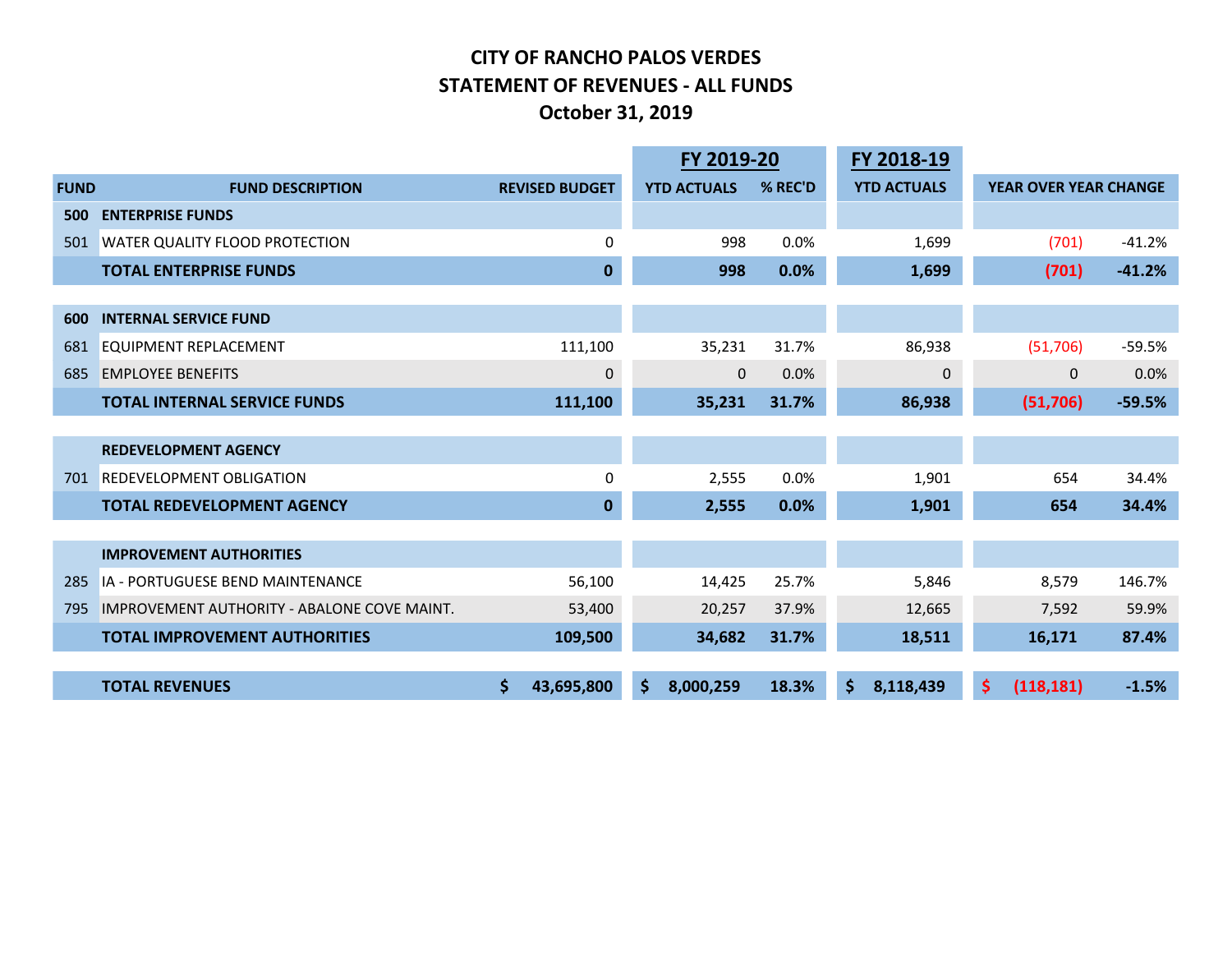|             |               |                   |                                         |                |                       |                     |                     |                     | <b>AVAILABLE</b> |          |
|-------------|---------------|-------------------|-----------------------------------------|----------------|-----------------------|---------------------|---------------------|---------------------|------------------|----------|
| <b>FUND</b> | <b>OBJECT</b> | <b>ACCOUNT</b>    | <b>ACCOUNT DESCRIPTION</b>              | <b>TYPE</b>    | <b>REVISED BUDGET</b> | <b>YTD EXPENDED</b> | <b>MTD EXPENDED</b> | <b>ENCUMBRANCES</b> | <b>BUDGET</b>    | % USED   |
| 101         | 3101          | 101-300-0000-3101 | <b>GOLF TAXES</b>                       | R              | $-395,300$            | $-132,971.57$       | $-44,298.56$        | 0.00                | $-262,328$       | 33.60    |
| 101         | 3102          | 101-300-0000-3102 | <b>PROPERTY TAXES - SECURED</b>         | R              | $-8,338,300$          | $-229,371.85$       | 0.00                | 0.00                | $-8,108,928$     | 2.80     |
| 101         | 3107          | 101-300-0000-3107 | PROPERTY TAXES - IN LIEU OF             | R              | $-5,106,900$          | 0.00                | 0.00                | 0.00                | $-5,106,900$     | 0.00     |
| 101         | 3108          | 101-300-0000-3108 | PROPERTY TAXES - RPTTF RDA              | R              | $-50,300$             | $-31,921.57$        | 0.00                | 0.00                | $-18,378$        | 63.50    |
| 101         | 3110          | 101-300-0000-3110 | PROPERTY TRANSFER TAXES                 | $\mathsf{R}$   | $-480,000$            | $-125, 176.74$      | $-28,239.77$        | 0.00                | -354,823         | 26.10    |
| 101         | 3111          | 101-300-0000-3111 | <b>FRANCHISE TAXES</b>                  | R              | $-2,044,400$          | $-182,990.45$       | $-22,077.85$        | 0.00                | $-1,861,410$     | 9.00     |
| 101         | 3112          | 101-300-0000-3112 | <b>SALES TAXES</b>                      | R              | $-2,448,700$          | $-417,990.11$       | $-212,750.49$       | 0.00                | $-2,030,710$     | 17.10    |
| 101         | 3113          | 101-300-0000-3113 | <b>SALES TAXES PSAF</b>                 | R              | $-80,300$             | $-13,758.92$        | $-6,915.51$         | 0.00                | $-66,541$        | 17.10    |
| 101         | 3114          | 101-300-0000-3114 | UTILITY USERS TAXES - ELEC.             | R              | $-982,200$            | $-244,863.03$       | $-86,341.21$        | 0.00                | $-737,337$       | 24.90    |
| 101         | 3115          | 101-300-0000-3115 | UTILITY USERS TAXES - WATER             | R              | $-747,500$            | $-208,214.04$       | $-72,427.15$        | 0.00                | -539,286         | 27.90    |
| 101         | 3116          | 101-300-0000-3116 | UTILITY USERS TAXES - GAS               | R              | $-212,600$            | $-56,082.47$        | $-15,762.01$        | 0.00                | $-156,518$       | 26.40    |
| 101         | 3120          | 101-300-0000-3120 | TRANSIENT OCC. TAXES - MISC             | $\mathsf{R}$   | $-210,100$            | $-62,921.84$        | $-41,637.00$        | 0.00                | $-147,178$       | 29.90    |
| 101         | 3121          | 101-300-0000-3121 | TRANSIENT OCC. TAXES-TERRANEA           | R              | $-5,331,200$          | $-1,598,590.38$     | $-426,971.28$       | 0.00                | $-3,732,610$     | 30.00    |
| 101         | 3202          | 101-300-0000-3202 | <b>BUILDING &amp; SAFETY PERMITS</b>    | R              | $-1,200,000$          | -388,389.44         | $-103,812.81$       | 0.00                | $-811,611$       | 32.40    |
| 101         | 3203          | 101-300-0000-3203 | <b>PLAN CHECK PERMITS</b>               | R              | $-370,000$            | $-143,225.31$       | $-29,352.75$        | 0.00                | $-226,775$       | 38.70    |
| 101         | 3205          | 101-300-0000-3205 | <b>FILM PERMITS</b>                     | R              | $-2,200$              | $-147.00$           | 0.00                | 0.00                | $-2,053$         | 6.70     |
| 101         | 3206          | 101-300-0000-3206 | <b>ANIMAL LICENSES</b>                  | R              | $-30,000$             | $-4,939.00$         | $-2,326.50$         | 0.00                | $-25,061$        | 16.50    |
| 101         | 3207          | 101-300-0000-3207 | <b>BUILDING &amp; SAFETY SMIP</b>       | R              | $-1,100$              | $-778.89$           | 471.67              | 0.00                | $-321$           | 70.80    |
| 101         | 3208          | 101-300-0000-3208 | <b>BUILDING &amp; SAFETY ADMIN FEES</b> | R              | $-1,500$              | $-342.70$           | 179.80              | 0.00                | $-1,157$         | 22.80    |
| 101         | 3209          | 101-300-0000-3209 | <b>GEOLOGY PERMITS</b>                  | R              | $-120,000$            | $-42,490.00$        | $-11,155.00$        | 0.00                | $-77,510$        | 35.40    |
| 101         | 3210          | 101-300-0000-3210 | <b>BUSINESS LICENSE TAXES</b>           | R              | $-904,100$            | $-74,314.63$        | $-16,946.75$        | 0.00                | $-829,785$       | 8.20     |
| 101         | 3212          | 101-300-0000-3212 | <b>BUSINESS LICENSE PENALTY</b>         | R              | $\mathbf 0$           | $-4,306.06$         | $-1,349.40$         | 0.00                | 4,306            | 100.00   |
| 101         | 3213          | 101-300-0000-3213 | PARKING PERMITS-OVERSIZED VEH.          | R              | $-500$                | $-210.00$           | 0.00                | 0.00                | $-290$           | 42.00    |
| 101         | 3214          | 101-300-0000-3214 | PARKING PERMIT DECALS                   | R              | $-900$                | $-137.00$           | $-27.25$            | 0.00                | $-763$           | 15.20    |
| 101         | 3215          | 101-300-0000-3215 | PLANNING & ZONING PERMITS               | R              | $-370,000$            | $-155,455.76$       | $-34,843.00$        | 0.00                | $-214,544$       | 42.00    |
|             | 3217          |                   |                                         | $\overline{R}$ | $\mathbf 0$           |                     |                     |                     |                  | 100.00   |
| 101         |               | 101-300-0000-3217 | <b>VIEW RESTRORATION PERMITS</b>        | R              |                       | $-5,106.00$         | 0.00                | 0.00                | 5,106            |          |
| 101         | 3218          | 101-300-0000-3218 | PLANNING MISC. PERMITS                  |                | $-3,000$              | $-3,340.00$         | $-856.00$           | 0.00                | 340              | 111.30   |
| 101         | 3219          | 101-300-0000-3219 | <b>ROW - MISC PERMITS</b>               | R              | $-65,000$             | -42,452.50          | $-9,364.50$         | 0.00                | $-22,548$        | 65.30    |
| 101         | 3220          | 101-300-0000-3220 | <b>ROW - DUMPSTER PERMITS</b>           | R              | $-3,600$              | $-1,470.00$         | $-294.00$           | 0.00                | $-2,130$         | 40.80    |
| 101         | 3501          | 101-300-0000-3501 | <b>TOW FEES</b>                         | R              | $-8,000$              | $-913.00$           | $-332.00$           | 0.00                | $-7,087$         | 11.40    |
| 101         | 3502          | 101-300-0000-3502 | <b>FALSE ALARM</b>                      | R              | $-1,000$              | 350.00              | 450.00              | 0.00                | $-1,350$         | $-35.00$ |
| 101         | 3503          | 101-300-0000-3503 | <b>TRAFFIC TICKETS</b>                  | R              | $-88,000$             | $-12,023.21$        | $-7,566.92$         | 0.00                | $-75,977$        | 13.70    |
| 101         | 3601          | 101-300-0000-3601 | <b>INTEREST EARNINGS</b>                | R              | $-383,600$            | $-97,326.30$        | 90,119.09           | 0.00                | $-286,274$       | 25.40    |
| 101         | 3602          | 101-300-0000-3602 | RENTAL/LEASES                           | R              | $-182,900$            | -98,806.53          | $-12,419.35$        | 0.00                | $-84,093$        | 54.00    |
| 101         | 3801          | 101-300-0000-3801 | <b>ADMINISTRATIVE OVERHEAD</b>          | $\overline{R}$ | $-139,700$            | $-22,425.00$        | 0.00                | 0.00                | $-117,275$       | 16.10    |
| 101         | 3902          | 101-300-0000-3902 | <b>CASP FEES</b>                        | R              | $-500$                | $-892.80$           | $-892.80$           | 0.00                | 393              | 178.60   |
| 101         | 3904          | 101-300-0000-3904 | RDA LOAN REPAYMENT                      | R              | $-175,000$            | 0.00                | 0.00                | 0.00                | $-175,000$       | 0.00     |
| 101         | 3906          | 101-300-0000-3906 | SALES OF SIGNS/SERVICES                 | R              | $-600$                | 0.00                | 0.00                | 0.00                | $-600$           | 0.00     |
| 101         | 3999          | 101-300-0000-3999 | MISCELLANEOUS REVENUE                   | R              | $-289,000$            | $-25,992.50$        | $-16,108.11$        | 0.00                | $-263,008$       | 9.00     |
| 101         | 9217          | 101-300-0000-9217 | <b>TRANSFER - PUBLIC SAFETY</b>         | R              | $-175,000$            | $-43,750.00$        | 0.00                | 0.00                | $-131,250$       | 25.00    |
| 101         | 9224          | 101-300-0000-9224 | TRANSFER - MEASURE A MAINT              | R              | $-100,000$            | $-25,000.00$        | 0.00                | 0.00                | $-75,000$        | 25.00    |
| 101         | 3999          | 101-300-1430-3999 | MISCELLANEOUS REVENUE                   | $\mathsf{R}$   | $-400$                | $-1,080.00$         | $-40.00$            | 0.00                | 680              | 270.00   |
| 101         | 3412          | 101-300-5120-3412 | PROGRAM/EVENT FEES                      | R              | 0                     | $-1,422.00$         | $-1,245.00$         | 0.00                | 1,422            | 100.00   |
| 101         | 3602          | 101-300-5120-3602 | RENTAL/LEASES                           | R              | 0                     | $-1,041.00$         | $-822.00$           | 0.00                | 1,041            | 100.00   |
| 101         | 3602          | 101-300-5130-3602 | RENTAL/LEASES                           | R              | $-40,000$             | $-10,782.50$        | $-5,884.50$         | 0.00                | $-29,218$        | 27.00    |
| 101         | 3602          | 101-300-5140-3602 | RENTAL/LEASES                           | R              | $-7,000$              | $-3,794.00$         | $-1,672.50$         | 0.00                | $-3,206$         | 54.20    |
| 101         | 3602          | 101-300-5150-3602 | RENTAL/LEASES                           | R              | $-20,000$             | $-1,337.00$         | $-428.00$           | 0.00                | $-18,663$        | 6.70     |
| 101         | 3411          | 101-300-5160-3411 | PARKING LOT FEES                        | R              | $-230,000$            | $-86,886.80$        | $-12,036.00$        | 0.00                | $-143,113$       | 37.80    |
| 101         | 3412          | 101-300-5170-3412 | PROGRAM/EVENT FEES                      | R              | $-8,000$              | 0.00                | 0.00                | 0.00                | $-8,000$         | 0.00     |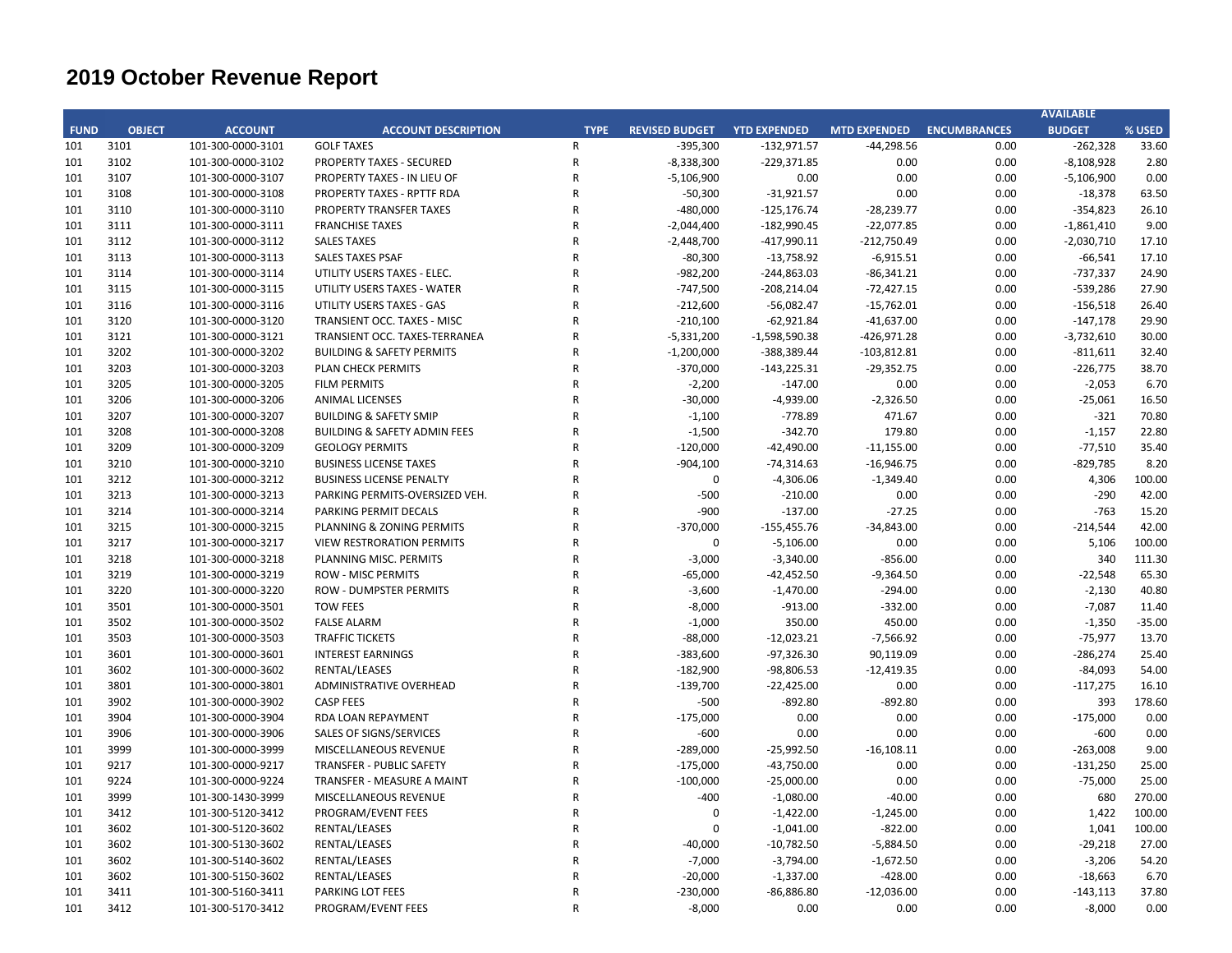|             |               |                   |                                   |                |                       |                     |                     |                     | <b>AVAILABLE</b> |        |
|-------------|---------------|-------------------|-----------------------------------|----------------|-----------------------|---------------------|---------------------|---------------------|------------------|--------|
| <b>FUND</b> | <b>OBJECT</b> | <b>ACCOUNT</b>    | <b>ACCOUNT DESCRIPTION</b>        | <b>TYPE</b>    | <b>REVISED BUDGET</b> | <b>YTD EXPENDED</b> | <b>MTD EXPENDED</b> | <b>ENCUMBRANCES</b> | <b>BUDGET</b>    | % USED |
| 101         | 3901          | 101-300-5170-3901 | <b>DONATIONS</b>                  | R              | $-16,000$             | $-100.00$           | 0.00                | 0.00                | $-15,900$        | 0.60   |
| 101         | 3602          | 101-300-5180-3602 | RENTAL/LEASES                     | $\overline{R}$ | $-205,000$            | $-38,603.00$        | $-18,820.00$        | 0.00                | $-166,397$       | 18.80  |
| 101         | 3701          | 101-300-5180-3701 | <b>PVIC SALES TAXABLE</b>         | R              | $-120,000$            | $-39,739.64$        | $-7,776.64$         | 0.00                | $-80,260$        | 33.10  |
| 101         | 3901          | 101-300-5180-3901 | <b>DONATIONS</b>                  | R              | $\mathbf 0$           | $-4,225.75$         | $-945.25$           | 0.00                | 4,226            | 100.00 |
| 101         | 3412          | 101-300-5190-3412 | PROGRAM/EVENT FEES                | R              | $-6,000$              | $-1,962.00$         | 0.00                | 0.00                | $-4,038$         | 32.70  |
| 101         | 3901          | 101-300-5190-3901 | <b>DONATIONS</b>                  | R              | $-3,000$              | $-902.00$           | $-102.00$           | 0.00                | $-2,098$         | 30.10  |
| 101         | 3504          | 101-300-4140-3504 | <b>CODE ENFORCEMENT CITATIONS</b> | R              | 0                     | $-5,537.88$         | 0.00                | 0.00                | 5,538            | 100.00 |
| 101         | 3412          | 101-300-5131-3412 | PROGRAM/EVENT FEES                | R              | $\Omega$              | $-13,957.00$        | $-6,997.00$         | 0.00                | 13,957           | 100.00 |
| 202         | 3304          | 202-300-0000-3304 | STATE GRANTS - SECTION 2103       | R              | $-364,400$            | $-120,008.52$       | $-67,492.14$        | 0.00                | $-244,391$       | 32.90  |
| 202         | 3305          | 202-300-0000-3305 | STATE GRANTS - SECTION 2105       | R              | $-237,700$            | $-80,295.16$        | $-44,320.94$        | 0.00                | $-157,405$       | 33.80  |
| 202         | 3306          | 202-300-0000-3306 | STATE GRANTS - SECTION 2106       | R              | $-145,100$            | $-48,569.05$        | $-27,178.35$        | 0.00                | $-96,531$        | 33.50  |
| 202         | 3307          | 202-300-0000-3307 | STATE GRANTS - SECTION 2107       | R              | $-312,100$            | $-91,153.00$        | $-60,159.28$        | 0.00                | $-220,947$       | 29.20  |
| 202         | 3308          | 202-300-0000-3308 | STATE GRANTS - SECTION 2107.5     | R              | $-6,000$              | $-6,000.00$         | 0.00                | 0.00                | $\mathbf 0$      | 100.00 |
| 202         | 3309          | 202-300-0000-3309 | <b>STATE GAS TAX - SB1</b>        | R              | $-707,100$            | $-66,822.17$        | 0.00                | 0.00                | $-640,278$       | 9.50   |
| 202         | 3601          | 202-300-0000-3601 | <b>INTEREST EARNINGS</b>          | $\mathsf{R}$   | $-6,800$              | $-5,150.48$         | $-2,059.87$         | 0.00                | $-1,650$         | 75.70  |
| 202         | 3999          | 202-300-0000-3999 | MISCELLANEOUS REVENUE             | R              | $-48,200$             | $-76,505.17$        | $-76,505.17$        | 0.00                | 28,305           | 158.70 |
| 203         | 3601          | 203-300-0000-3601 | <b>INTEREST EARNINGS</b>          | R              | $-300$                | $-148.45$           | $-59.37$            | 0.00                | $-152$           | 49.50  |
| 209         | 3102          | 209-300-0000-3102 | <b>PROPERTY TAXES - SECURED</b>   | R              | $-2,300$              | $-76.46$            | 0.00                | 0.00                | $-2,224$         | 3.30   |
| 209         | 3601          | 209-300-0000-3601 | <b>INTEREST EARNINGS</b>          | R              | $-200$                | $-171.68$           | $-68.66$            | 0.00                | $-28$            | 85.80  |
| 211         | 3102          | 211-300-0000-3102 | <b>PROPERTY TAXES - SECURED</b>   | $\overline{R}$ | $-606,800$            | $-19,085.41$        | 0.00                | 0.00                | $-587,715$       | 3.10   |
| 211         | 3601          | 211-300-0000-3601 | <b>INTEREST EARNINGS</b>          | R              | $-21,200$             | $-7,520.25$         | $-3,007.63$         | 0.00                | $-13,680$        | 35.50  |
| 213         | 3302          | 213-300-0000-3302 | <b>STATE GRANTS</b>               | R              | $-22,100$             | 0.00                | 0.00                | 0.00                | $-22,100$        | 0.00   |
| 213         | 3406          | 213-300-0000-3406 | <b>WASTE REDUCTION FEES</b>       | $\mathsf{R}$   | $-185,000$            | $-49,607.17$        | $-19,031.77$        | 0.00                | $-135,393$       | 26.80  |
| 213         | 3601          | 213-300-0000-3601 | <b>INTEREST EARNINGS</b>          | R              | $-4,600$              | $-2,293.96$         | $-917.44$           | 0.00                | $-2,306$         | 49.90  |
| 214         | 3303          | 214-300-0000-3303 | <b>LOCAL GRANTS</b>               | R              | $-50,000$             | 0.00                | 0.00                | 0.00                | $-50,000$        | 0.00   |
| 214         | 3601          | 214-300-0000-3601 | <b>INTEREST EARNINGS</b>          | R              | $-900$                | $-482.76$           | $-193.07$           | 0.00                | $-417$           | 53.60  |
| 215         | 3303          | 215-300-0000-3303 | <b>LOCAL GRANTS</b>               | R              | $-696,200$            | $-246,314.78$       | $-65,808.02$        | 0.00                | -449,885         | 35.40  |
| 215         | 3601          | 215-300-0000-3601 | <b>INTEREST EARNINGS</b>          | R              | $-6,200$              | $-3,689.83$         | $-1,475.70$         | 0.00                | $-2,510$         | 59.50  |
| 216         | 3303          | 216-300-0000-3303 | <b>LOCAL GRANTS</b>               | R              | $-839,400$            | -296,934.09         | $-79,337.29$        | 0.00                | $-542,466$       | 35.40  |
| 216         | 3601          | 216-300-0000-3601 | <b>INTEREST EARNINGS</b>          | R              | $-10,000$             | $-12,755.74$        | $-5,101.49$         | 0.00                | 2,756            | 127.60 |
| 217         | 3302          | 217-300-0000-3302 | <b>STATE GRANTS</b>               | R              | $-130,000$            | $-75,993.11$        | $-20,045.49$        | 0.00                | $-54,007$        | 58.50  |
| 217         | 3601          | 217-300-0000-3601 | <b>INTEREST EARNINGS</b>          | R              | $-1,000$              | $-509.13$           | $-203.62$           | 0.00                | $-491$           | 50.90  |
| 220         | 3303          | 220-300-0000-3303 | <b>LOCAL GRANTS</b>               | R              | $-522,200$            | $-184,606.15$       | $-49,333.24$        | 0.00                | $-337,594$       | 35.40  |
| 220         | 3601          | 220-300-0000-3601 | <b>INTEREST EARNINGS</b>          | R              | $-23,200$             | $-4,728.11$         | $-1,890.95$         | 0.00                | $-18,472$        | 20.40  |
| 221         | 3303          | 221-300-0000-3303 | <b>LOCAL GRANTS</b>               | R              | $-591,800$            | $-207,006.52$       | $-55,415.63$        | 0.00                | $-384,793$       | 35.00  |
| 221         | 3601          | 221-300-0000-3601 | <b>INTEREST EARNINGS</b>          | R              | $-300$                | $-422.59$           | $-169.01$           | 0.00                | 123              | 140.90 |
| 222         | 3601          | 222-300-0000-3601 | <b>INTEREST EARNINGS</b>          | R              | $-12,400$             | $-4,762.73$         | $-1,904.79$         | 0.00                | $-7,637$         | 38.40  |
| 223         | 3601          | 223-300-0000-3601 | <b>INTEREST EARNINGS</b>          | R              | $-8,100$              | $-3,995.93$         | $-1,598.12$         | 0.00                | $-4,104$         | 49.30  |
| 223         | 9101          | 223-300-0000-9101 | TRANSFER - GENERAL FUND           | R              | $-35,000$             | $-8,750.00$         | 0.00                | 0.00                | $-26,250$        | 25.00  |
| 224         | 3303          | 224-300-0000-3303 | <b>LOCAL GRANTS</b>               | R              | $-90,000$             | 0.00                | 0.00                | 0.00                | $-90,000$        | 0.00   |
| 224         | 3601          | 224-300-0000-3601 | <b>INTEREST EARNINGS</b>          | $\overline{R}$ | $-1,100$              | $-305.25$           | $-122.08$           | 0.00                | $-795$           | 27.80  |
| 225         | 3102          | 225-300-0000-3102 | <b>PROPERTY TAXES - SECURED</b>   | R              | $-55,100$             | 0.00                | 0.00                | 0.00                | $-55,100$        | 0.00   |
| 225         | 3601          | 225-300-0000-3601 | <b>INTEREST EARNINGS</b>          | R              | $-1,900$              | $-1,935.96$         | $-774.26$           | 0.00                | 36               | 101.90 |
| 225         | 9330          | 225-300-0000-9330 | TRANSFER - INFRASTRUCTURE         | R              | $-455,000$            | $-113,750.00$       | 0.00                | 0.00                | $-341,250$       | 25.00  |
| 227         | 3601          | 227-300-0000-3601 | <b>INTEREST EARNINGS</b>          | R              | $-900$                | $-7.98$             | $-3.19$             | 0.00                | $-892$           | 0.90   |
| 228         | 3601          | 228-300-0000-3601 | <b>INTEREST EARNINGS</b>          | R              | $-9,500$              | $-4,046.91$         | $-1,618.51$         | 0.00                | $-5,453$         | 42.60  |
| 228         | 3901          | 228-300-0000-3901 | <b>DONATIONS</b>                  | R              | 0                     | $-6,500.00$         | $-3,000.00$         | 0.00                | 6,500            | 100.00 |
| 285         | 3601          | 285-300-0000-3601 | <b>INTEREST EARNINGS</b>          | R              | $-1,100$              | $-675.30$           | 0.00                | 0.00                | $-425$           | 61.40  |
| 285         | 9101          | 285-300-0000-9101 | TRANSFER - GENERAL FUND           | R              | $-55,000$             | $-13,750.00$        | 0.00                | 0.00                | $-41,250$        | 25.00  |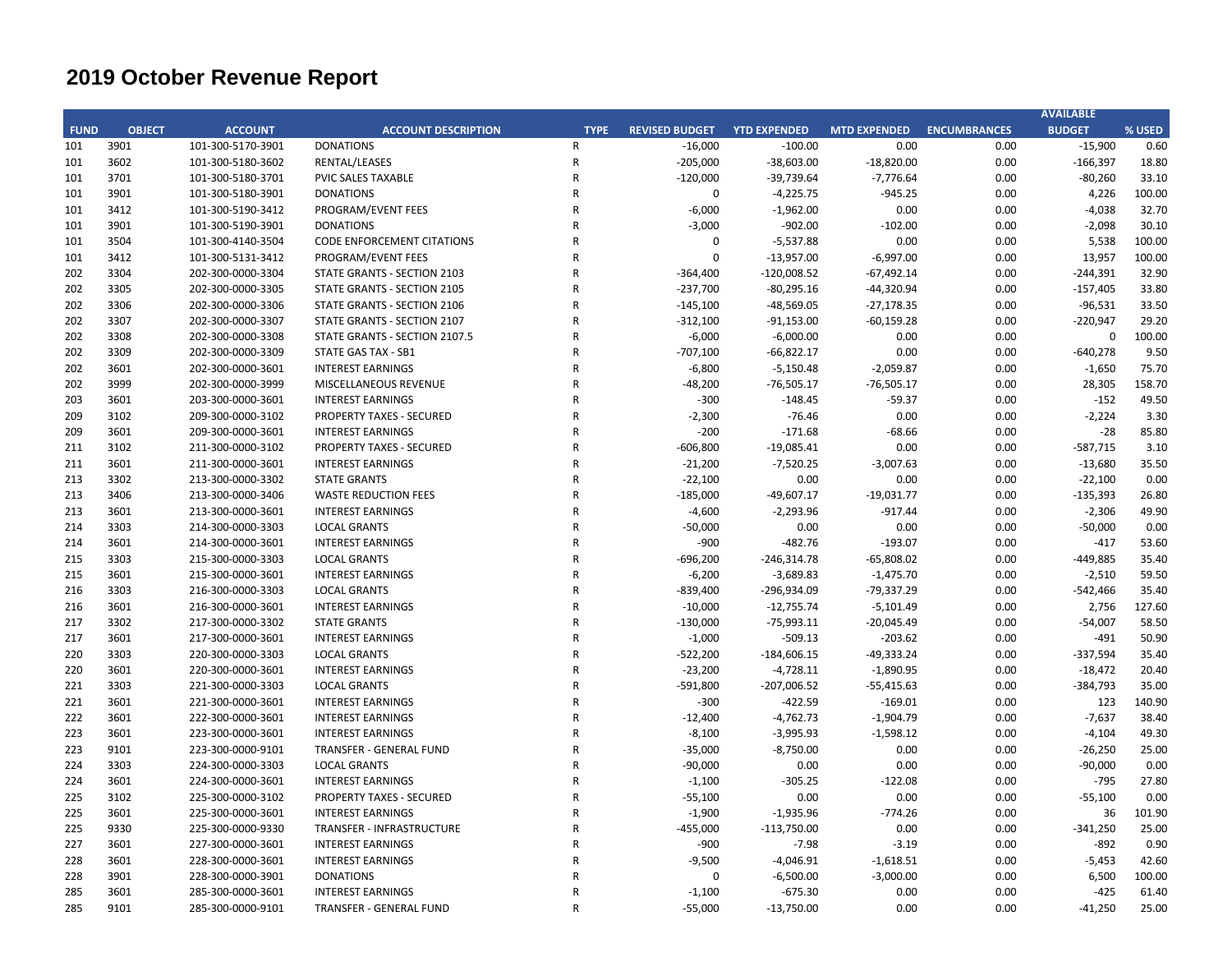|             |               |                   |                                      |             |                       |                     |                     |                     | <b>AVAILABLE</b> |        |
|-------------|---------------|-------------------|--------------------------------------|-------------|-----------------------|---------------------|---------------------|---------------------|------------------|--------|
| <b>FUND</b> | <b>OBJECT</b> | <b>ACCOUNT</b>    | <b>ACCOUNT DESCRIPTION</b>           | <b>TYPE</b> | <b>REVISED BUDGET</b> | <b>YTD EXPENDED</b> | <b>MTD EXPENDED</b> | <b>ENCUMBRANCES</b> | <b>BUDGET</b>    | % USED |
| 310         | 3301          | 310-300-0000-3301 | <b>FEDERAL GRANTS</b>                | R           | $-139,300$            | $-4,675.00$         | 0.00                | 0.00                | $-134,625$       | 3.40   |
| 330         | 3601          | 330-300-0000-3601 | <b>INTEREST EARNINGS</b>             | R           | $-285,500$            | $-142,394.97$       | $-56,949.01$        | 0.00                | $-143,105$       | 49.90  |
| 330         | 9101          | 330-300-0000-9101 | <b>TRANSFER - GENERAL FUND</b>       | R           | $-3,976,900$          | $-994,225.00$       | 0.00                | 0.00                | $-2,982,675$     | 25.00  |
| 331         | 3301          | 331-300-0000-3301 | <b>FEDERAL GRANTS</b>                | R           | $-452,800$            | 0.00                | 0.00                | 0.00                | $-452,800$       | 0.00   |
| 331         | 3601          | 331-300-0000-3601 | <b>INTEREST EARNINGS</b>             | R           | $-1,000$              | $-507.00$           | $-202.77$           | 0.00                | $-493$           | 50.70  |
| 332         | 3302          | 332-300-0000-3302 | <b>STATE GRANTS</b>                  | R           | $-600,000$            | $-300,000.00$       | 0.00                | 0.00                | $-300,000$       | 50.00  |
| 334         | 3601          | 334-300-0000-3601 | <b>INTEREST EARNINGS</b>             | R           | $-22,000$             | $-8,228.32$         | $-3,290.81$         | 0.00                | $-13,772$        | 37.40  |
| 336         | 3601          | 336-300-0000-3601 | <b>INTEREST EARNINGS</b>             | R           | $-1,500$              | $-873.91$           | $-349.51$           | 0.00                | $-626$           | 58.30  |
| 336         | 3904          | 336-300-0000-3904 | <b>RDA LOAN REPAYMENT</b>            | R           | $-43,200$             | 0.00                | 0.00                | 0.00                | $-43,200$        | 0.00   |
| 337         | 3601          | 337-300-0000-3601 | <b>INTEREST EARNINGS</b>             | R           | $-6,200$              | $-4,395.79$         | $-1,758.04$         | 0.00                | $-1,804$         | 70.90  |
| 338         | 3601          | 338-300-0000-3601 | <b>INTEREST EARNINGS</b>             | R           | $-3,800$              | $-2,675.94$         | $-1,070.21$         | 0.00                | $-1,124$         | 70.40  |
| 338         | 3907          | 338-300-0000-3907 | <b>DEVELOPER FEES</b>                | R           | 0                     | $-7,804.00$         | $-7,804.00$         | 0.00                | 7,804            | 100.00 |
| 340         | 3303          | 340-300-0000-3303 | <b>LOCAL GRANTS</b>                  | R           | $-34,500$             | 0.00                | 0.00                | 0.00                | $-34,500$        | 0.00   |
| 501         | 3601          | 501-300-0000-3601 | <b>INTEREST EARNINGS</b>             | R           | 0                     | $-998.48$           | $-399.33$           | 0.00                | 998              | 100.00 |
| 681         | 3601          | 681-300-0000-3601 | <b>INTEREST EARNINGS</b>             | R           | $-26,300$             | $-14,081.42$        | $-5,631.68$         | 0.00                | $-12,219$        | 53.50  |
| 681         | 3803          | 681-300-0000-3803 | <b>EQUIPMENT REPLACEMENT CHARGES</b> | R           | $-84,800$             | $-21,150.00$        | 0.00                | 0.00                | $-63,650$        | 24.90  |
| 701         | 3601          | 701-300-0000-3601 | <b>INTEREST EARNINGS</b>             | R           | 0                     | $-1,006.94$         | $-402.71$           | 0.00                | 1,007            | 100.00 |
| 701         | 3999          | 701-300-0000-3999 | <b>MISCELLANEOUS REVENUE</b>         | R           | 0                     | $-1,548.36$         | $-1,548.36$         | 0.00                | 1,548            | 100.00 |
| 795         | 3601          | 795-300-0000-3601 | <b>INTEREST EARNINGS</b>             | R           | $-3,400$              | $-7,756.50$         | 0.00                | 0.00                | 4,357            | 228.10 |
| 795         | 9101          | 795-300-0000-9101 | <b>TRANSFER - GENERAL FUND</b>       | R           | $-50,000$             | $-12,500.00$        | 0.00                | 0.00                | $-37,500$        | 25.00  |
|             |               |                   | <b>Revenue Total</b>                 |             | -43,695,800           | $-8,000,258.60$     | $-1,838,817.81$     | 0.00                | $-35,695,541$    | 18.30  |
|             |               |                   | <b>Expense Total</b>                 |             | 0                     | 0.00                | 0.00                | 0.00                | O                | 0.00   |
|             |               |                   | <b>Grand Total</b>                   |             | $-43,695,800$         | $-8,000,258.60$     | $-1,838,817.81$     | 0.00                | $-35,695,541$    | 18.30  |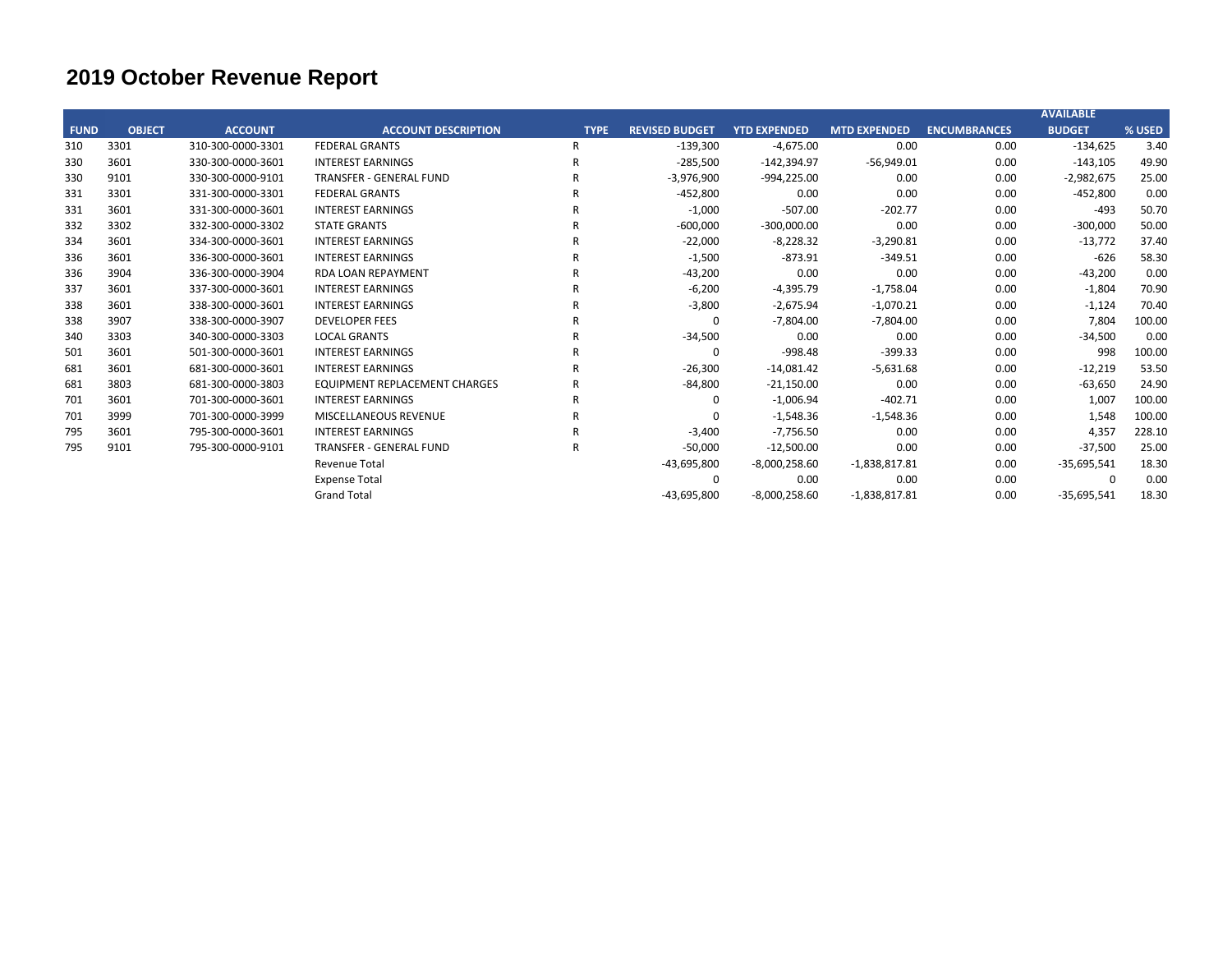|             |               |                   |                                         |                |                                    |                 |                     |                     | <b>AVAILABLE</b> |           |
|-------------|---------------|-------------------|-----------------------------------------|----------------|------------------------------------|-----------------|---------------------|---------------------|------------------|-----------|
| <b>FUND</b> | <b>OBJECT</b> | <b>ACCOUNT</b>    | <b>ACCOUNT DESCRIPTION</b>              | <b>TYPE</b>    | <b>REVISED BUDGET YTD EXPENDED</b> |                 | <b>MTD EXPENDED</b> | <b>ENCUMBRANCES</b> | <b>BUDGET</b>    | % USED    |
| 101         | 3101          | 101-300-0000-3101 | <b>GOLF TAXES</b>                       | $\mathsf{R}$   | $-386,300$                         | $-56,890.37$    | $-6,715.14$         | 0.00                | $-329,410$       | 14.70     |
| 101         | 3102          | 101-300-0000-3102 | <b>PROPERTY TAXES - SECURED</b>         | $\mathsf{R}$   | $-8,060,800$                       | $-222,611.78$   | 0.00                | 0.00                | $-7,838,188$     | 2.80      |
| 101         | 3107          | 101-300-0000-3107 | PROPERTY TAXES - IN LIEU OF             | ${\sf R}$      | $-4,862,800$                       | 0.00            | 0.00                | 0.00                | $-4,862,800$     | 0.00      |
| 101         | 3108          | 101-300-0000-3108 | PROPERTY TAXES - RPTTF RDA              | ${\sf R}$      | $-35,100$                          | $-28,236.57$    | 0.00                | 0.00                | $-6,863$         | 80.40     |
| 101         | 3110          | 101-300-0000-3110 | PROPERTY TRANSFER TAXES                 | $\mathsf{R}$   | $-480,300$                         | $-107,317.43$   | $-67,119.57$        | 0.00                | $-372,983$       | 22.30     |
| 101         | 3111          | 101-300-0000-3111 | <b>FRANCHISE TAXES</b>                  | $\overline{R}$ | $-2,024,900$                       | $-166, 195.43$  | $-18,202.43$        | 0.00                | $-1,858,705$     | 8.20      |
| 101         | 3112          | 101-300-0000-3112 | <b>SALES TAXES</b>                      | $\overline{R}$ | $-2,480,000$                       | $-482,458.53$   | $-261,534.13$       | 0.00                | $-1,997,541$     | 19.50     |
| 101         | 3113          | 101-300-0000-3113 | <b>SALES TAXES PSAF</b>                 | $\overline{R}$ | $-81,300$                          | $-13,719.38$    | $-6,613.48$         | 0.00                | $-67,581$        | 16.90     |
| 101         | 3114          | 101-300-0000-3114 | UTILITY USERS TAXES - ELEC.             | $\overline{R}$ | $-971,800$                         | $-257,769.77$   | $-76,137.88$        | 0.00                | $-714,030$       | 26.50     |
| 101         | 3115          | 101-300-0000-3115 | UTILITY USERS TAXES - WATER             | $\overline{R}$ | $-739,500$                         | $-226,287.18$   | $-77,512.22$        | 0.00                | $-513,213$       | 30.60     |
| 101         | 3116          | 101-300-0000-3116 | UTILITY USERS TAXES - GAS               | $\overline{R}$ | $-210,300$                         | $-48,792.73$    | $-14,762.26$        | 0.00                | $-161,507$       | 23.20     |
| 101         | 3120          | 101-300-0000-3120 | TRANSIENT OCC. TAXES - MISC             | $\overline{R}$ | $-210,100$                         | $-76,269.51$    | $-29,692.77$        | 0.00                | $-133,830$       | 36.30     |
| 101         | 3121          | 101-300-0000-3121 | TRANSIENT OCC. TAXES-TERRANEA           | $\mathsf{R}$   | $-5,613,000$                       | $-1,721,528.81$ | $-468,716.35$       | 0.00                | $-3,891,471$     | 30.70     |
| 101         | 3202          | 101-300-0000-3202 | <b>BUILDING &amp; SAFETY PERMITS</b>    | ${\sf R}$      | $-1,200,000$                       | $-494,240.41$   | $-131,544.05$       | 0.00                | $-705,760$       | 41.20     |
| 101         | 3203          | 101-300-0000-3203 | PLAN CHECK PERMITS                      | $\overline{R}$ | $-320,000$                         | $-164,604.61$   | $-38,319.69$        | 0.00                | $-155,395$       | 51.40     |
| 101         | 3205          | 101-300-0000-3205 | <b>FILM PERMITS</b>                     | $\overline{R}$ | $-50,000$                          | $-1,179.00$     | $-1,032.00$         | 0.00                | $-48,821$        | 2.40      |
| 101         | 3206          | 101-300-0000-3206 | <b>ANIMAL LICENSES</b>                  | $\overline{R}$ | $-40,000$                          | $-6,610.00$     | $-3,420.50$         | 0.00                | $-33,390$        | 16.50     |
| 101         | 3207          | 101-300-0000-3207 | <b>BUILDING &amp; SAFETY SMIP</b>       | $\overline{R}$ | $-2,000$                           | $-193.41$       | $-182.38$           | 0.00                | $-1,807$         | 9.70      |
| 101         | 3208          | 101-300-0000-3208 | <b>BUILDING &amp; SAFETY ADMIN FEES</b> | $\overline{R}$ | $-500$                             | 763.60          | 763.60              | 0.00                | $-1,264$         | $-152.70$ |
| 101         | 3209          | 101-300-0000-3209 | <b>GEOLOGY PERMITS</b>                  | $\overline{R}$ | $-150,000$                         | $-42,996.00$    | $-8,252.00$         | 0.00                | $-107,004$       | 28.70     |
| 101         | 3210          | 101-300-0000-3210 | <b>BUSINESS LICENSE TAXES</b>           | R              | $-904,100$                         | $-79,184.41$    | $-24,248.80$        | 0.00                | $-824,916$       | 8.80      |
| 101         | 3212          | 101-300-0000-3212 | <b>BUSINESS LICENSE PENALTY</b>         | $\mathsf{R}$   | 0                                  | $-5,341.06$     | $-761.30$           | 0.00                | 5,341            | 100.00    |
| 101         | 3213          | 101-300-0000-3213 | PARKING PERMITS-OVERSIZED VEH.          | $\overline{R}$ | $-500$                             | $-110.00$       | $-30.00$            | 0.00                | $-390$           | 22.00     |
| 101         | 3214          | 101-300-0000-3214 | PARKING PERMIT DECALS                   | $\overline{R}$ | $-800$                             | $-419.25$       | $-21.50$            | 0.00                | $-381$           | 52.40     |
| 101         | 3215          | 101-300-0000-3215 | PLANNING & ZONING PERMITS               | $\overline{R}$ | $-390,000$                         | $-123,322.52$   | $-41,111.00$        | 0.00                | -266,677         | 31.60     |
| 101         | 3216          | 101-300-0000-3216 | PLANNING INVESTIGATION FEES             | $\overline{R}$ | $-10,000$                          | 0.00            | 0.00                | 0.00                | $-10,000$        | 0.00      |
| 101         | 3217          | 101-300-0000-3217 | <b>VIEW RESTRORATION PERMITS</b>        | $\overline{R}$ | $-10,000$                          | 0.00            | 0.00                | 0.00                | $-10,000$        | 0.00      |
| 101         | 3218          | 101-300-0000-3218 | PLANNING MISC. PERMITS                  | $\overline{R}$ | $-15,000$                          | $-27.00$        | $-20.00$            | 0.00                | $-14,973$        | 0.20      |
| 101         | 3219          | 101-300-0000-3219 | <b>ROW - MISC PERMITS</b>               | $\overline{R}$ | $-100,000$                         | $-17,714.00$    | $-7,435.00$         | 0.00                | $-82,286$        | 17.70     |
| 101         | 3220          | 101-300-0000-3220 | <b>ROW - DUMPSTER PERMITS</b>           | R              | $-1,500$                           | $-1,176.00$     | $-196.00$           | 0.00                | $-324$           | 78.40     |
| 101         | 3501          | 101-300-0000-3501 | <b>TOW FEES</b>                         | R              | $-8,000$                           | $-1,577.00$     | $-996.00$           | 0.00                | $-6,423$         | 19.70     |
| 101         | 3502          | 101-300-0000-3502 | <b>FALSE ALARM</b>                      | $\overline{R}$ | $-1,000$                           | 1,600.00        | 0.00                | 0.00                | $-2,600$         | $-160.00$ |
| 101         | 3503          | 101-300-0000-3503 | <b>TRAFFIC TICKETS</b>                  | R              | $-88,000$                          | $-19,603.11$    | $-7,169.93$         | 0.00                | $-68,397$        | 22.30     |
| 101         | 3601          | 101-300-0000-3601 | <b>INTEREST EARNINGS</b>                | $\overline{R}$ | $-155,500$                         | $-80,134.71$    | 0.00                | 0.00                | $-75,365$        | 51.50     |
| 101         | 3602          | 101-300-0000-3602 | RENTAL/LEASES                           | $\mathsf{R}$   | $-182,900$                         | $-88,311.68$    | $-15,246.92$        | 0.00                | $-94,588$        | 48.30     |
| 101         | 3801          | 101-300-0000-3801 | ADMINISTRATIVE OVERHEAD                 | $\overline{R}$ | $-89,700$                          | $-22,425.00$    | 0.00                | 0.00                | $-67,275$        | 25.00     |
| 101         | 3902          | 101-300-0000-3902 | <b>CASP FEES</b>                        | $\mathsf{R}$   | $-500$                             | $-889.20$       | $-889.20$           | 0.00                | 389              | 177.80    |
| 101         | 3904          | 101-300-0000-3904 | RDA LOAN REPAYMENT                      | $\overline{R}$ | $-215,900$                         | 0.00            | 0.00                | 0.00                | $-215,900$       | 0.00      |
| 101         | 3906          | 101-300-0000-3906 | SALES OF SIGNS/SERVICES                 | $\mathsf{R}$   | $-700$                             | 0.00            | 0.00                | 0.00                | $-700$           | 0.00      |
| 101         | 3999          | 101-300-0000-3999 | MISCELLANEOUS REVENUE                   | $\overline{R}$ | $-200,000$                         | $-98,455.91$    | $-86,762.73$        | 822,438.00          | -923,982         | $-362.00$ |
| 101         | 9217          | 101-300-0000-9217 | <b>TRANSFER - PUBLIC SAFETY</b>         | $\mathsf{R}$   | $-130,000$                         | $-32,500.00$    | 0.00                | 0.00                | $-97,500$        | 25.00     |
| 101         | 9224          | 101-300-0000-9224 | TRANSFER - MEASURE A MAINT              | R              | $-90,000$                          | $-22,500.00$    | 0.00                | 0.00                | $-67,500$        | 25.00     |
| 101         | 3999          | 101-300-1430-3999 | MISCELLANEOUS REVENUE                   | $\overline{R}$ | $-300$                             | $-1,320.00$     | $-440.00$           | 0.00                | 1,020            | 440.00    |
| 101         | 3412          | 101-300-5120-3412 | PROGRAM/EVENT FEES                      | $\overline{R}$ | 0                                  | $-1,894.00$     | $-1,894.00$         | 0.00                | 1,894            | 100.00    |
| 101         | 3602          | 101-300-5120-3602 | RENTAL/LEASES                           | $\overline{R}$ | 0                                  | $-438.00$       | $-219.00$           | 0.00                | 438              | 100.00    |
| 101         | 3602          | 101-300-5130-3602 | RENTAL/LEASES                           | $\overline{R}$ | $-40,000$                          | $-12,717.50$    | $-4,515.50$         | 0.00                | $-27,283$        | 31.80     |
| 101         | 3602          | 101-300-5140-3602 | RENTAL/LEASES                           | $\overline{R}$ | $-7,000$                           | $-4,443.50$     | $-1,132.00$         | 0.00                | $-2,557$         | 63.50     |
| 101         | 3602          | 101-300-5150-3602 | RENTAL/LEASES                           | R              | $-20,000$                          | $-1,893.00$     | $-265.00$           | 0.00                | $-18,107$        | 9.50      |
| 101         | 3411          | 101-300-5160-3411 | PARKING LOT FEES                        | $\mathsf{R}$   | $-230,000$                         | $-83,620.00$    | $-10,302.00$        | 0.00                | $-146,380$       | 36.40     |
|             |               |                   |                                         |                |                                    |                 |                     |                     |                  |           |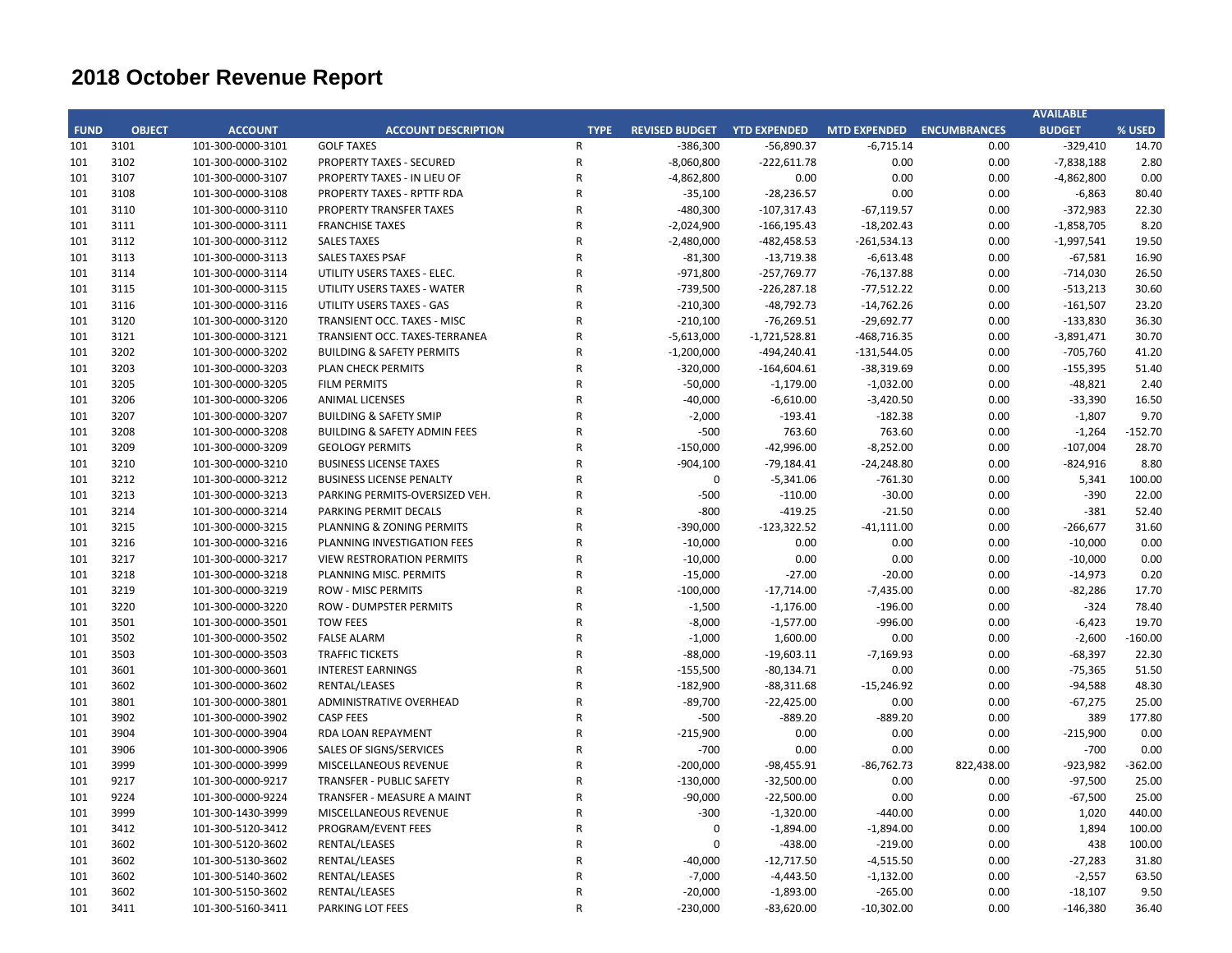|             |               |                   |                                   |              |                                    |               |                           |      | <b>AVAILABLE</b> |        |
|-------------|---------------|-------------------|-----------------------------------|--------------|------------------------------------|---------------|---------------------------|------|------------------|--------|
| <b>FUND</b> | <b>OBJECT</b> | <b>ACCOUNT</b>    | <b>ACCOUNT DESCRIPTION</b>        | <b>TYPE</b>  | <b>REVISED BUDGET YTD EXPENDED</b> |               | MTD EXPENDED ENCUMBRANCES |      | <b>BUDGET</b>    | % USED |
| 101         | 3412          | 101-300-5170-3412 | PROGRAM/EVENT FEES                | $\mathsf{R}$ | $-8,000$                           | $-5,971.95$   | 0.00                      | 0.00 | $-2,028$         | 74.60  |
| 101         | 3901          | 101-300-5170-3901 | <b>DONATIONS</b>                  | $\mathsf{R}$ | $-16,000$                          | $-250.00$     | 0.00                      | 0.00 | $-15,750$        | 1.60   |
| 101         | 3602          | 101-300-5180-3602 | RENTAL/LEASES                     | $\mathsf{R}$ | $-180,000$                         | $-43,111.50$  | $-19,422.00$              | 0.00 | $-136,889$       | 24.00  |
| 101         | 3701          | 101-300-5180-3701 | PVIC SALES TAXABLE                | ${\sf R}$    | $-120,000$                         | $-39,372.98$  | $-8,933.48$               | 0.00 | $-80,627$        | 32.80  |
| 101         | 3901          | 101-300-5180-3901 | <b>DONATIONS</b>                  | $\mathsf R$  | $\mathbf 0$                        | $-3,477.13$   | $-547.00$                 | 0.00 | 3,477            | 100.00 |
| 101         | 3999          | 101-300-5180-3999 | MISCELLANEOUS REVENUE             | R            | $\Omega$                           | 0.00          | 0.00                      | 0.00 | 0                | 0.00   |
| 101         | 3412          | 101-300-5190-3412 | PROGRAM/EVENT FEES                | $\mathsf R$  | $-6,000$                           | $-4,464.00$   | $-1,712.00$               | 0.00 | $-1,536$         | 74.40  |
| 101         | 3901          | 101-300-5190-3901 | <b>DONATIONS</b>                  | R            | $-3,000$                           | $-412.00$     | $-112.00$                 | 0.00 | $-2,588$         | 13.70  |
| 101         | 3504          | 101-300-4140-3504 | <b>CODE ENFORCEMENT CITATIONS</b> | $\mathsf R$  | $\mathbf 0$                        | $-11,548.41$  | $-2,016.35$               | 0.00 | 11,548           | 100.00 |
| 101         | 3412          | 101-300-5131-3412 | PROGRAM/EVENT FEES                | $\mathsf{R}$ | $\Omega$                           | $-12,080.00$  | $-7,370.00$               | 0.00 | 12,080           | 100.00 |
| 202         | 3304          | 202-300-0000-3304 | STATE GRANTS - SECTION 2103       | $\mathsf{R}$ | $-328,800$                         | $-62,267.21$  | $-23,264.55$              | 0.00 | $-266,533$       | 18.90  |
| 202         | 3305          | 202-300-0000-3305 | STATE GRANTS - SECTION 2105       | $\mathsf{R}$ | $-246,900$                         | $-77,671.58$  | $-40,835.89$              | 0.00 | $-169,228$       | 31.50  |
| 202         | 3306          | 202-300-0000-3306 | STATE GRANTS - SECTION 2106       | $\mathsf R$  | $-147,900$                         | $-48,911.23$  | $-25,886.52$              | 0.00 | $-98,989$        | 33.10  |
| 202         | 3307          | 202-300-0000-3307 | STATE GRANTS - SECTION 2107       | $\mathsf{R}$ | $-306,300$                         | $-85,555.05$  | $-54,872.74$              | 0.00 | $-220,745$       | 27.90  |
| 202         | 3308          | 202-300-0000-3308 | STATE GRANTS - SECTION 2107.5     | $\mathsf R$  | $-6,000$                           | $-6,000.00$   | 0.00                      | 0.00 | $\mathbf 0$      | 100.00 |
| 202         | 3309          | 202-300-0000-3309 | STATE GAS TAX - SB1               | R            | $-712,100$                         | $-187,152.16$ | $-66,037.68$              | 0.00 | $-524,948$       | 26.30  |
| 202         | 3601          | 202-300-0000-3601 | <b>INTEREST EARNINGS</b>          | $\mathsf{R}$ | $-1,800$                           | 0.00          | 0.00                      | 0.00 | $-1,800$         | 0.00   |
| 202         | 3999          | 202-300-0000-3999 | MISCELLANEOUS REVENUE             | $\mathsf R$  | $-48,800$                          | $-1,283.95$   | $-201.00$                 | 0.00 | $-47,516$        | 2.60   |
| 203         | 3601          | 203-300-0000-3601 | <b>INTEREST EARNINGS</b>          | ${\sf R}$    | $-300$                             | $-128.73$     | 0.00                      | 0.00 | $-171$           | 42.90  |
| 209         | 3102          | 209-300-0000-3102 | <b>PROPERTY TAXES - SECURED</b>   | $\mathsf{R}$ | $-2,300$                           | $-71.90$      | 0.00                      | 0.00 | $-2,228$         | 3.10   |
| 209         | 3601          | 209-300-0000-3601 | <b>INTEREST EARNINGS</b>          | R            | $-200$                             | $-138.15$     | 0.00                      | 0.00 | $-62$            | 69.10  |
| 211         | 3102          | 211-300-0000-3102 | <b>PROPERTY TAXES - SECURED</b>   | ${\sf R}$    | $-606,800$                         | $-18,510.46$  | 0.00                      | 0.00 | -588,290         | 3.10   |
| 211         | 3601          | 211-300-0000-3601 | <b>INTEREST EARNINGS</b>          | R            | $-21,200$                          | $-9,625.17$   | 0.00                      | 0.00 | $-11,575$        | 45.40  |
| 212         | 3601          | 212-300-0000-3601 | <b>INTEREST EARNINGS</b>          | $\mathsf R$  | $-5,000$                           | $-1,901.38$   | 0.00                      | 0.00 | $-3,099$         | 38.00  |
| 213         | 3302          | 213-300-0000-3302 | <b>STATE GRANTS</b>               | R            | $-22,100$                          | 0.00          | 0.00                      | 0.00 | $-22,100$        | 0.00   |
| 213         | 3406          | 213-300-0000-3406 | <b>WASTE REDUCTION FEES</b>       | $\mathsf R$  | $-185,000$                         | $-53,435.02$  | $-16,058.02$              | 0.00 | $-131,565$       | 28.90  |
| 213         | 3601          | 213-300-0000-3601 | <b>INTEREST EARNINGS</b>          | R            | $-4,600$                           | $-2,065.15$   | 0.00                      | 0.00 | $-2,535$         | 44.90  |
| 214         | 3303          | 214-300-0000-3303 | <b>LOCAL GRANTS</b>               | $\mathsf R$  | $-50,000$                          | 0.00          | 0.00                      | 0.00 | $-50,000$        | 0.00   |
| 214         | 3601          | 214-300-0000-3601 | <b>INTEREST EARNINGS</b>          | $\mathsf{R}$ | $-900$                             | $-316.17$     | 0.00                      | 0.00 | $-584$           | 35.10  |
| 215         | 3303          | 215-300-0000-3303 | <b>LOCAL GRANTS</b>               | ${\sf R}$    | $-696,200$                         | $-254,660.13$ | -69,034.72                | 0.00 | -441,540         | 36.60  |
| 215         | 3601          | 215-300-0000-3601 | <b>INTEREST EARNINGS</b>          | $\mathsf{R}$ | $-6,200$                           | $-2,782.19$   | 0.00                      | 0.00 | $-3,418$         | 44.90  |
| 216         | 3303          | 216-300-0000-3303 | <b>LOCAL GRANTS</b>               | ${\sf R}$    | $-839,400$                         | $-307,027.02$ | $-83,233.80$              | 0.00 | -532,373         | 36.60  |
| 216         | 3601          | 216-300-0000-3601 | <b>INTEREST EARNINGS</b>          | $\mathsf{R}$ | $-10,000$                          | $-9,110.19$   | 0.00                      | 0.00 | $-890$           | 91.10  |
| 217         | 3302          | 217-300-0000-3302 | <b>STATE GRANTS</b>               | $\mathsf R$  | $-130,000$                         | $-68,028.91$  | $-68,028.91$              | 0.00 | $-61,971$        | 52.30  |
| 217         | 3601          | 217-300-0000-3601 | <b>INTEREST EARNINGS</b>          | $\mathsf R$  | $-1,000$                           | $-282.50$     | 0.00                      | 0.00 | $-718$           | 28.30  |
| 220         | 3303          | 220-300-0000-3303 | <b>LOCAL GRANTS</b>               | ${\sf R}$    | $-522,200$                         | $-197,463.93$ | $-51,936.29$              | 0.00 | -324,736         | 37.80  |
| 220         | 3601          | 220-300-0000-3601 | <b>INTEREST EARNINGS</b>          | $\mathsf{R}$ | $-23,200$                          | $-11,855.64$  | 0.00                      | 0.00 | $-11,344$        | 51.10  |
| 221         | 3303          | 221-300-0000-3303 | <b>LOCAL GRANTS</b>               | ${\sf R}$    | $-591,800$                         | $-210,640.21$ | $-58,175.05$              | 0.00 | $-381,160$       | 35.60  |
| 221         | 3601          | 221-300-0000-3601 | <b>INTEREST EARNINGS</b>          | $\mathsf{R}$ | $-300$                             | $-437.87$     | 0.00                      | 0.00 | 138              | 146.00 |
| 222         | 3601          | 222-300-0000-3601 | <b>INTEREST EARNINGS</b>          | $\mathsf R$  | $-12,400$                          | $-4,920.61$   | 0.00                      | 0.00 | $-7,479$         | 39.70  |
| 223         | 3601          | 223-300-0000-3601 | <b>INTEREST EARNINGS</b>          | ${\sf R}$    | $-8,100$                           | $-3,649.02$   | 0.00                      | 0.00 | $-4,451$         | 45.00  |
| 224         | 3303          | 224-300-0000-3303 | <b>LOCAL GRANTS</b>               | $\mathsf{R}$ | $-90,000$                          | $-30,000.00$  | $-30,000.00$              | 0.00 | $-60,000$        | 33.30  |
| 224         | 3601          | 224-300-0000-3601 | <b>INTEREST EARNINGS</b>          | $\mathsf R$  | $-1,100$                           | $-279.83$     | 0.00                      | 0.00 | $-820$           | 25.40  |
| 225         | 3102          | 225-300-0000-3102 | PROPERTY TAXES - SECURED          | R            | $-55,100$                          | 0.00          | 0.00                      | 0.00 | $-55,100$        | 0.00   |
| 225         | 3601          | 225-300-0000-3601 | <b>INTEREST EARNINGS</b>          | R            | $-1,900$                           | $-1,508.12$   | 0.00                      | 0.00 | $-392$           | 79.40  |
| 227         | 3601          | 227-300-0000-3601 | <b>INTEREST EARNINGS</b>          | R            | $-900$                             | $-401.76$     | 0.00                      | 0.00 | $-498$           | 44.60  |
| 228         | 3601          | 228-300-0000-3601 | <b>INTEREST EARNINGS</b>          | R            | $-9,500$                           | $-4,051.97$   | 0.00                      | 0.00 | $-5,448$         | 42.70  |
| 228         | 3901          | 228-300-0000-3901 | <b>DONATIONS</b>                  | R            | $-7,500$                           | $-17,523.46$  | $-1,500.00$               | 0.00 | 10,023           | 233.60 |
| 285         | 3601          | 285-300-0000-3601 | <b>INTEREST EARNINGS</b>          | $\mathsf{R}$ | $-1,100$                           | $-846.12$     | 0.00                      | 0.00 | $-254$           | 76.90  |
|             |               |                   |                                   |              |                                    |               |                           |      |                  |        |